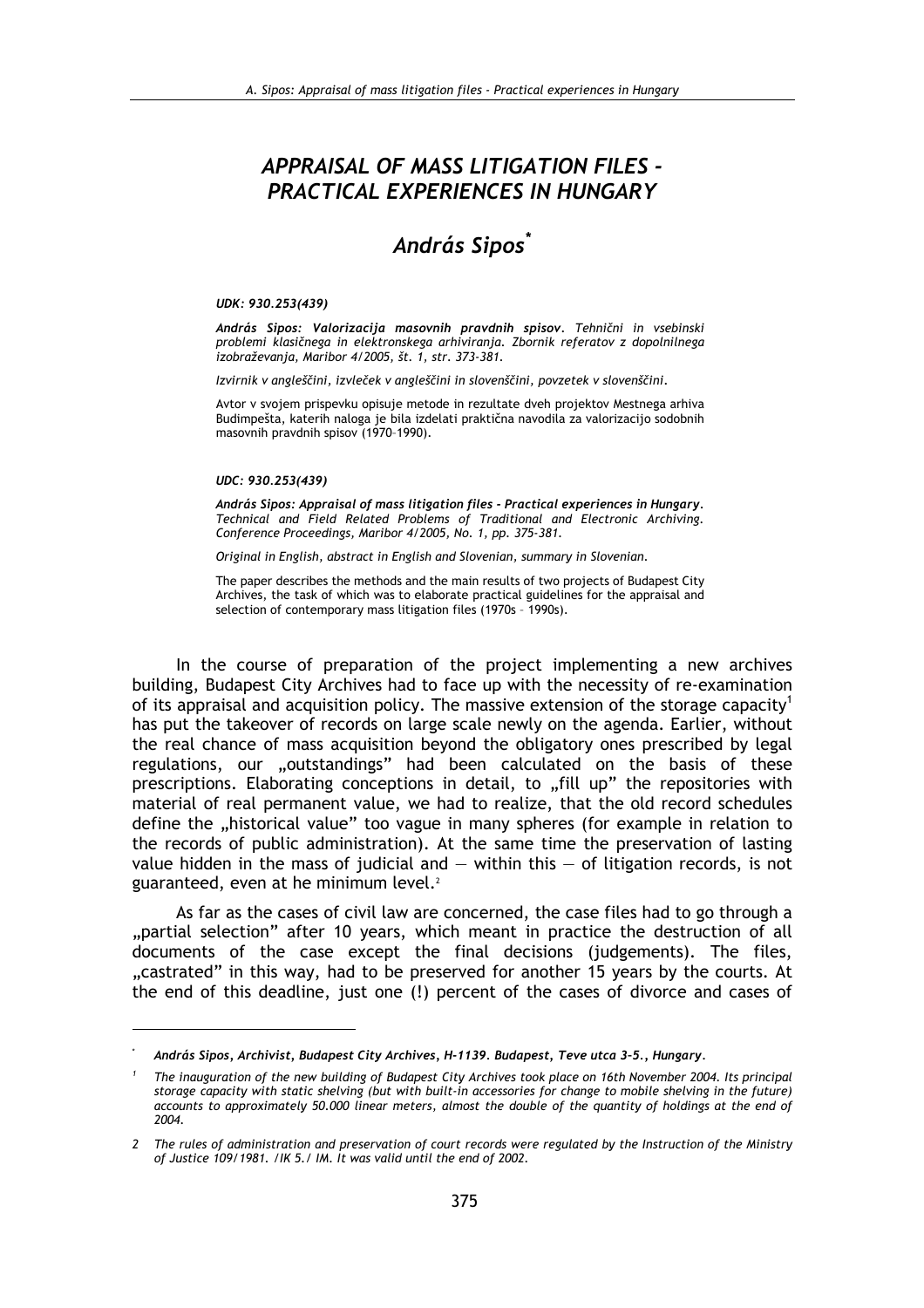property had to be selected for archival preservation. (The criteria of the selection had to be the "high importance" of the case.) The same time-limits were valid to the criminal files. The difference was, that the records of a few categories of trials, an itemized list of which was given in the ministerial instruction, were assigned for transfer to the archives (mainly the cases of the gravest crimes and of those of political relevance).

We regarded these rules unacceptable as the basis of our acquisition policy in relation to the records of the last decades, mainly for two reasons. First, the value of a case file for historical research doesn't depend solely on the legal classification. Second, the preservation only of those cases, which have been declared to have "high importance" according to fuzzy criteria, can't satisfy the need to document not only some pieces of information, but the context as well. In other words, we have to pay equal attention to informational and evidential value of the records.<sup>3</sup> We needn't try to "predict", what will be "important" for future researchers, if we are able to preserve a sample, which gives a satisfactory basis for analysing the functions, the structure, the policies and the mechanisms of operation of the recordcreators, in our case the courts. The preservation of the operational and policy files of the courts can't substitute for a collection of well-selected case files as "evidence" of the functioning of these crucial institutions of state and society. If we take this seriously, we have to refuse those views, wide-spread even among archivists, which regard the big piles of petty causes, mainly at the courts of first instance, just burden for the archival service.

The task of two projects of Budapest City Archives was to translate this point of view into practical guidelines.<sup>4</sup> We aimed at elaborating recommendations, which can be used nationwide as a model. So the projects were carried out in cooperation with a few county archives. This gave us the opportunity to compare the experiences at the courts of the Capital with those of counties, a big city (Szeged) and smaller towns.<sup>5</sup> The features of the record creation of jurisdiction in Budapest and the other parts of the country differ from each other not only in some characteristics of the content, but also in the order of magnitude. The court with far the highest number of "clients" in Hungary is the Central District Court of Pest (first instance), which has yearly approximately 25,000 civil and 12,000 criminal cases. The courts of Budapest together produce about 450 linear meter files only on civil law proceedings each year, let alone the criminal ones. These data make it clear, that the requirement of the Archival Act of Hungary<sup>6</sup>, which state, that the archives are obliged to take over all the records, which can be necessary for the protection of the rights of the citizens, is beyond the real possibilities. In civil cases for example each document,

 $\overline{3}$ As a theoretical basis we used Schellenberg, R. Theodore: The Appraisal of Modern Public Records. Bulletin of the National Archives, Number 8., Washington D. C., 1956.

The project "Appraisal and sampling of civil case files" was carried out in 1999-2000, the project "Appraisal and sampling of criminal court files" in 2002-2003 with the support of the Hungarian Ministry of National Cultural Heritage. The leader of the projects was István Kenyeres.

In the project on civil cases took part our collegaues from the Csongrád County Archives. They analized the records of the County Court, Szeged City Court, Szentes Town Court and Csongrád Town Court. In the framework of the second project they scrutinized the criminal files of the Town Courts of Szentes and Csongrád. Two more counties joined us for this task: the Nógrád County Archives dealt with the records of Nógrád County Court and the Town Court of Balassagyarmat; Zala County Archives sampled the records of the Town Court of Zalaegerszeg.

Act LXVI. of 1995 on Public Records, Public Archives, and the Protection of Private Archives. (Full text in English is available: www.natarch.hu.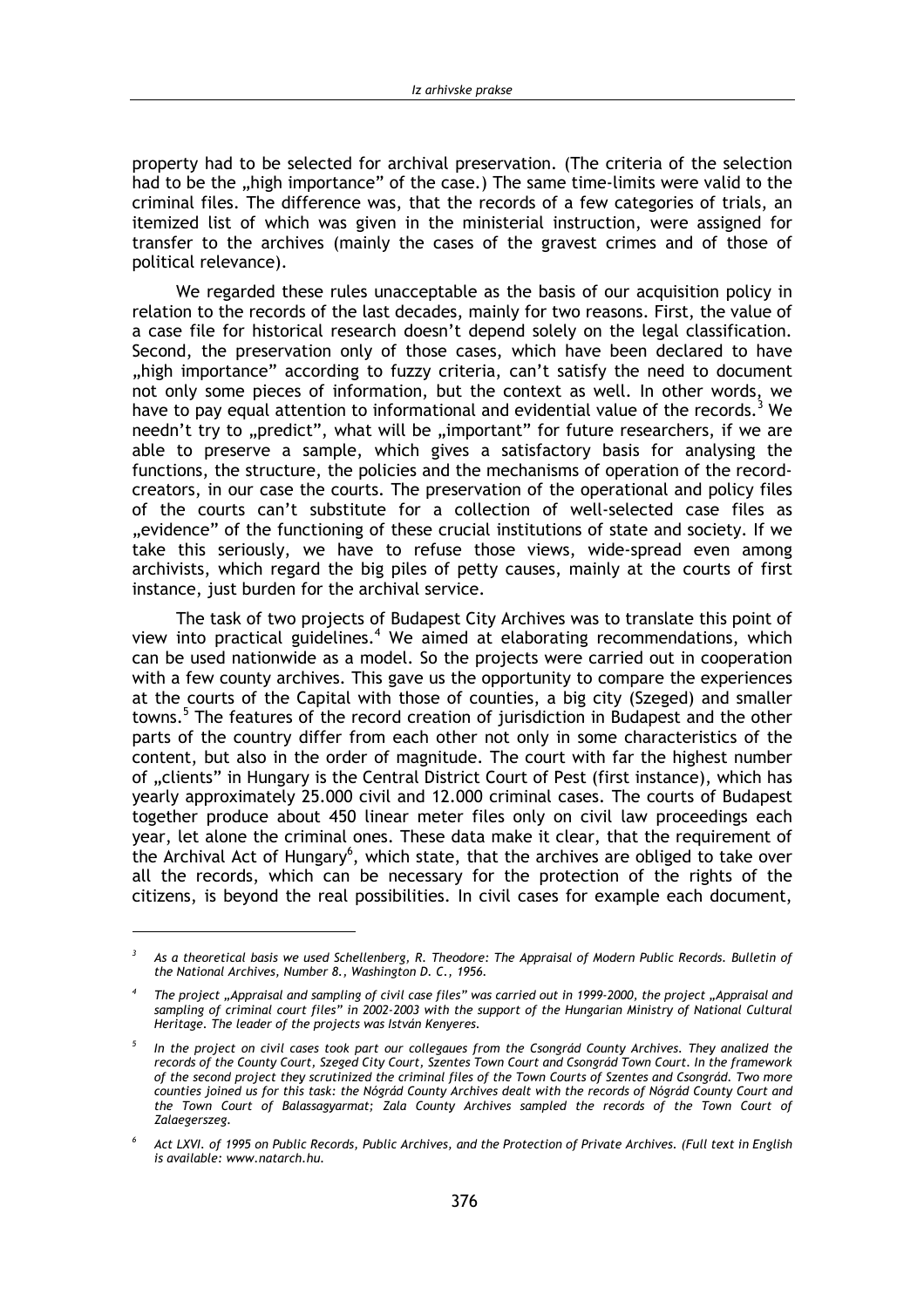which contains resolutions on the status of a person or on proprietary rights, should be appraised as having permanent (archival) value. Our research confirmed. that if we strived for safety regarding the preservation all files with historical or long-lasting legal value, it would mean the archiving of at least 30-40 % of the civil cases. The possibilities of selection of documents for destruction within these files would deserve the highest precaution, as it is not exceptional, if just a notice of receipt means an important legal proof. We'll never have the capacity for such extensive preservation. That's why we had to take the view, that in the process of appraisal and assigning files for transfer to the archives, we have to give clear priority to the historical value over the more vaguely defined "permanent value" (which encompasses historical, legal and administrative aspects).

After surveying the methods and recommendations described in the archival literature, and confronting these with our earlier experiences, we took the conclusion, that the procedures, which are most frequently proposed, are not satisfactory for our task. So we dismissed the idea to preserve some segments in their entirety (to represent drops in the ocean): for example some "sample years" or the records of selected courts with different territorial authority. The result of our research fully confirmed our assumption, that the greatest part of documents archived in this way would have no value for research, while a lot of really valuable files would be destructed in the non-selected segments, with the active cooperation of the archives. Beyond that, the possibilities of generalization on the basis of the judicial practice of one year or one territorial segment are very limited, so the selection, whichever method we use, can be only arbitrary.

Another "popular" idea is to preserve all the judgements, because it is assumed, that they give us information about the "essence" of all cases in the reasons. There were adherents of this view even in our project team, although the research practice in the massive series of judgements, which are already preserved in our archives, disprove this assumption. The judgements are usually edited quite formally in most cases, and what's more important, they describe only those facts of the case, which were taken into attention by the final decision. So they are usually far from being satisfactory for historical reconstruction. The resolutions of the higher instances most frequently just refer to the judgements of the first instance, and contain only what they accept or alter in that.

The litigation files belong to those types of mass records which are not adequate for sampling in the sense of strict statistical representativity, as they lack the necessary level of homogeneity and formality of the content and procedures.

Our starting point was, that instead of strict statistical sampling we have to combine the methods of random selection on criteria defined previously and qualitative selection, that means the identification of those files, which have historical value "on their own right" (because of their content, high informational value or unique features of the procedure). Both types of selection have to be carried out on the basis of the whole material, not only from some chosen parts of it.

In view of legal and administrative interest, it could be advisable to determine longer presevation periods for some categories of documents at the creators.

IRMTRAUT EDER-STEIN: Aktenstruktur und Samplebildung. Überlegungen zur Archivierung von massenhaft anfallenden Einzelfallakten am Beispiel von Akten der Justiz. In: Der Archivar 45 (1992). p. 561-571.; TERRY COOK: "Many are called, but few are chosen.": Appraisal guidelines for sampling and selecting case files. In: Archivaria, 32. (Summer 1991) p. 33-35.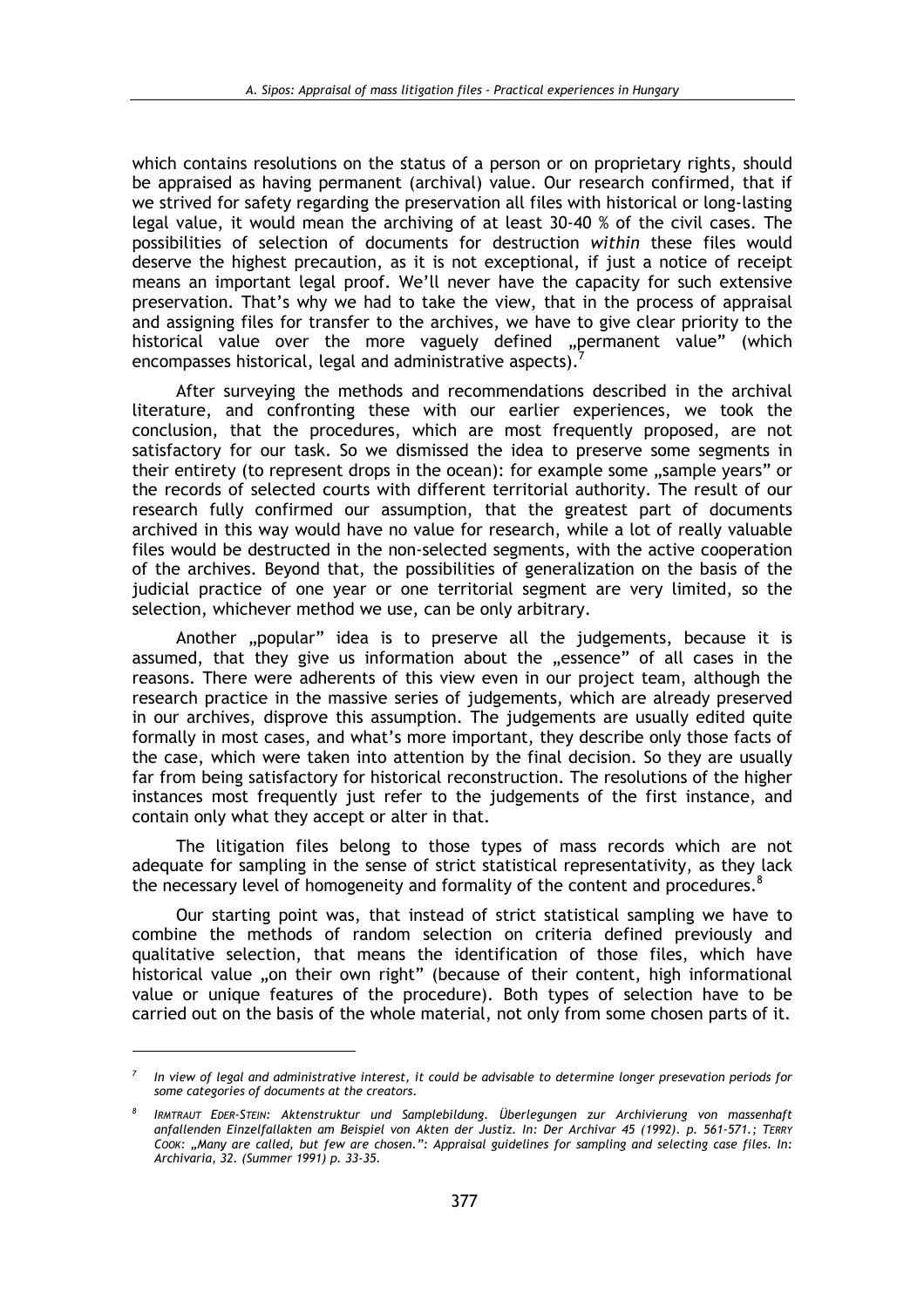The method of random selection has to adjust to the original order. The litigation files are registered and stored according to registry numbers, recommencing each year. (At the courts with high number of cases refer the registry numbers in principle to the legal category of the case, but the scrutiny of the finding aids confirmed, that they are not reliable in this aspect, so this can't serve as a ground for selection.). The basis of the random selection has to be the registry number. We decided to pick out every tenth case files (each with a number ending of 5). If the file is not stored under the original registry number (because of enclosing to another file, re-registration, sending to another court etc.), we don't substitute it with another one. In this way random selection results the preservation of less than 10 percent of the cases.

The key point was to answer two questions: (1) whether it is possible to define those categories of cases, by which random selection produces a satisfactory sample, without the danger of destructing historical value; (2) can we find adequate criteria for easy and rapid identification of files having historical value in a vast file-series organized only according to the registry number?

To answer these questions, we had to scrutinize case files en masse, without any preconceptions, in which categories can we reckon with "great significance". The quantity of this research sample didn't have to correspond to any given percentage of the whole, but had to be large enough to allow general consequences. In the course of the two projects the teams appraised approximately 17,000 files, those of civil and criminal cases in nearly equal proportion  $(8500-8500)$ . For the choice of the researched courts and years it was determinant, where can we find complete file-series still untouched. In the framework of the project on civil case files we concentrated on the 1970s - 1980s. As far as the criminal files are concerned, we strived to compare the periods before and after the fall of communism, and chose the sample years from the 1980s and 1990s (where it was possible 1985 and 1995).

The basic data and the appraisal of each case file has been processed in MS-Excel tables, which had the following structure for the criminal files:

- $1<sup>1</sup>$  $C$ <sub>OU</sub>rt
- $2.$ Year
- $\overline{3}$ . Registry number
- 4. Legal category (according to the registration)
- 5. Crime/Delict/Other (nullity, sum-total of sentences etc.)
- 6. First instance/Second instance
- 7. Appraisal by code  $(1 =$  preservation,  $2 =$  destruction)
- 8. Appraisal by text (reason and comments)

Fields 9-12 were to be filled only in the records of the files assigned for preservation:

9. Total size (number of pages)

The proportion of the appraised files to the total means high differences between the various courts. In the case of small town courts for example, it was possible to look through all the cases of the chosen years. At the courts of first instance in Budapest we analized usually 1000 cases of each sample year.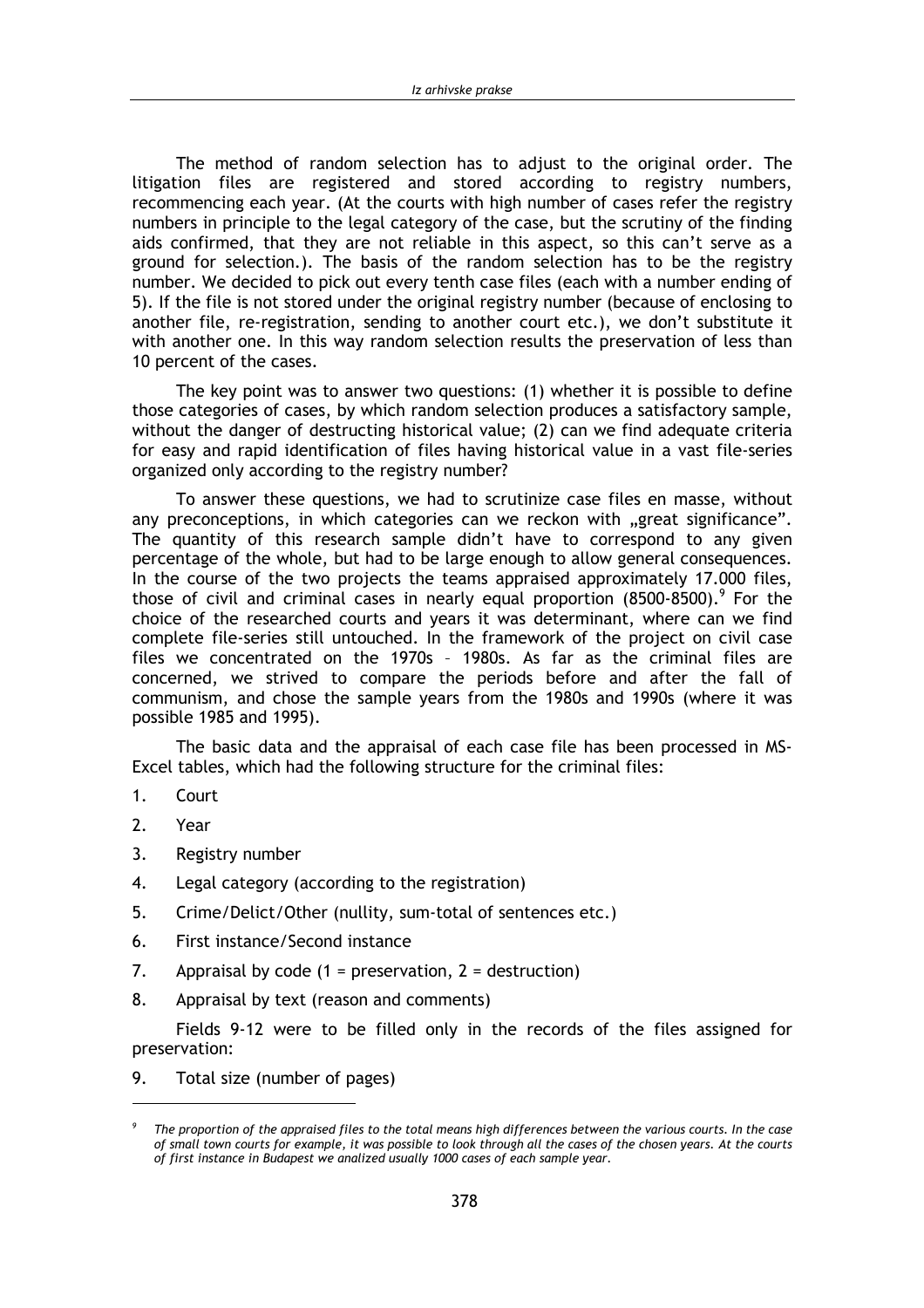- $10.$ Duplicates (types of documents)
- $11.$ Duplicates (number of pages)
- $12.$ Ballast (types of documents that can be removed)
- $13.$ Ballast (number of pages)

A file could be assigned for preservation for three reasons: 1) random selection (every tenth files); 2) appraised by the archivist as having historical value "on its own"; 3) the preservation is legally compulsory. (Overlapping is naturally possible between these categories.)

The analysis of this data-base confirmed our assumption, that considerable number of files with relatively "law" legal classification, the destruction of which has been allowed in entirety according to the valid regulation, have historical value. On the other hand we were able to identify a long list of case categories, in which all the files assigned for preservation had been "picked up" by random selection, so this method seems to be satisfactory.<sup>10</sup> These are the really mass categories, which amount to the greater part of the quantity of the whole record-production. In the knowledge of this fact we can stress again, how fruitless is to preserve "sample years" in totality.

On the basis of the data-base we divided the legal case-categories into three groups (the first-instance cases of the lower and higher courts separately): A) random selection is enough; B) selection is proposed through the appraisal of each file; C) transfer to the archives without any selection (cases above a "threshold of significance").

The legal categories are written on the file-cover, so the making of the random selection and the separation of the files belonging to the categories B and C doesn't mean serious difficulties for the employees of the courts. Thus the appraisal of the individual files by the archivist is necessary only in category B. This category encompasses, among the civil cases for example those relating to proprieties with high value; divorce, inheritance, expropriation, trespass, etc.; among the criminal ones robbery, burglary, smuggling, fraud, receiving of stolen goods, libel (public), slander (public), malpractice, theft and embezzlement as crime, blackmail, bribery, etc. Not only the belonging to a given legal category in itself can qualify a file to category B, but also some types of interesting proof attachments (photos, plans, studies of living conditions, some types of expert opinions etc.).<sup>11</sup>

I have to add, that in the appraisal of the files of category B no uniform approach has been achieved among the members of the project teams, and it is doubtful, that it can be achieved at all. This fact can partly explain the differences between the proportion of the case files appraised as having archival value, for their own". In the case of criminal files at the courts of first instance was this proportion

 $10$  Among the civil cases for example the causes on payment of purchase price, payment of enterpreneurial charges, use of flats and payment of rents, arrears of alimony for children, etc. belong to this category. Among the criminal cases we can list drunken driving, assault, traffic accidents, theft and embezzlement as delicts, etc.

For example the suits of divorce are qualified to category B, in the following cases: the file contains psychologist expert-opinion(s); it contains detailed reports on the properties of the couple (persons) and their division; the application has been refused by the court; reopening of the case took place; one of the parties raised an objection because of bias; foreign citizens have a role in the case; one or more of the persons play important public role.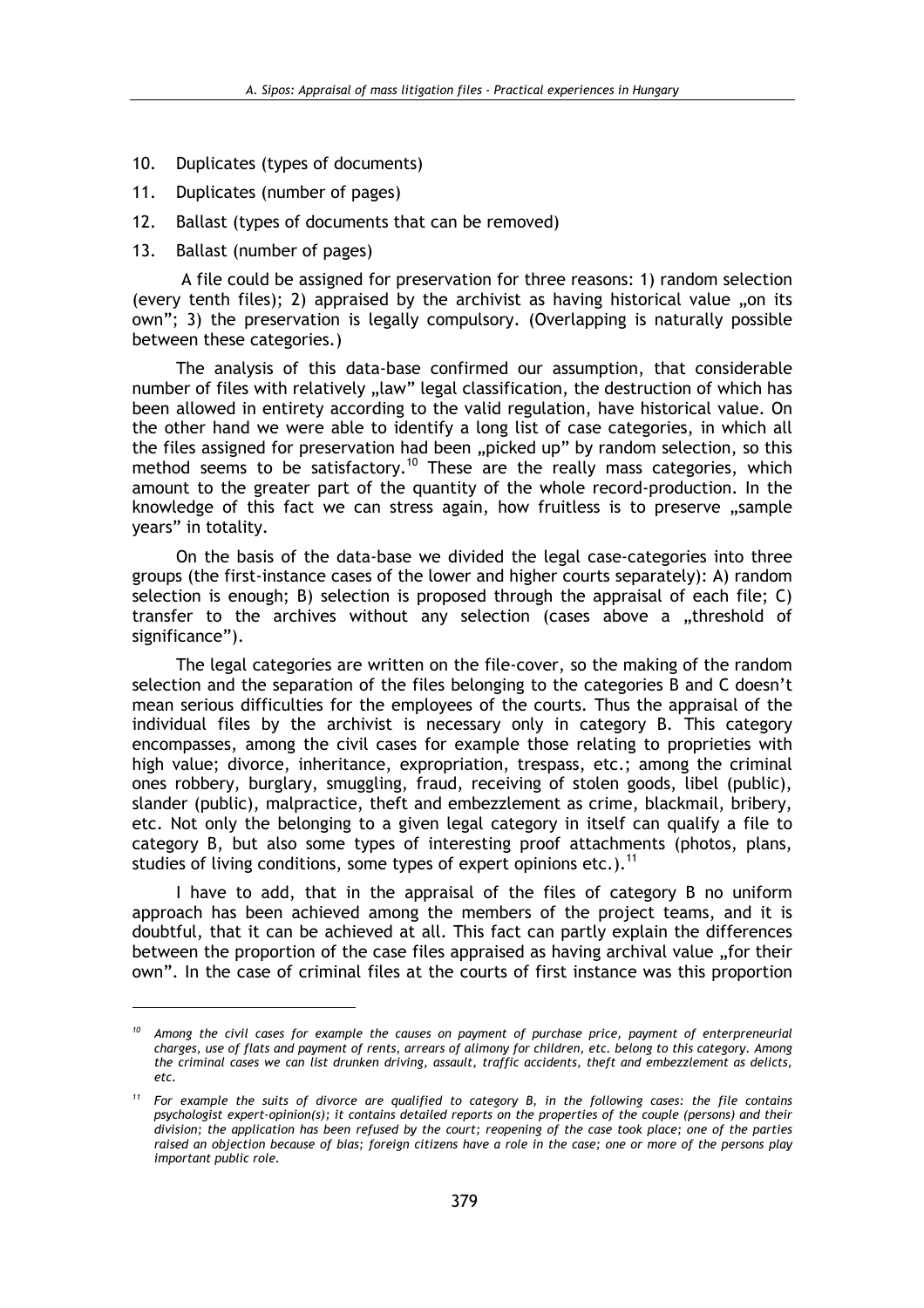in Budapest 4.8 % of the whole research sample, while it was  $31.9$  % in the countryside. The explanation of this deviation can be found not only in diverse approaches and attitudes, but in the different characteristics and local significance of the material of the large capital city and smaller towns as well.

All in all our conclusion was, that usually 5-15 % of the cases can be identified as having potential historical value by thorough appraisal. Together with the random selection it results the transfer of 15-25 % of the cases to the archives. (In the case of the courts of first instance in Budapest, with far the greatest number of cases, this proportion proved to be much less: through individual appraisal about 5 %, random selection produces here - because of the overlapping and the frequency of attachments - no more than 7-8 %, together less than 15 %.) This quantity can really be stored and managed by the archives. It worth to mention, that at the courts of first instance in Budapest, we appraised 162 files to have historical value. According to the valid legal regulation only two (!) of them should have been transferred to the archives.

This proportion of the cases means much less in the size of the holdings. In the next step we analysed the possibilities of selection for destruction within the files with archival value. For the civil causes we were able to draw up a guide, which makes it possible, to select those types of documents, which are usually not necessary for the historical reconstruction of the case, easily and quite mechanically. This can be carried out by the employees of the courts, and the result can be the reduction of the size of the file with even 30-40 % in many cases.

The internal selection of the criminal files deserves more caution. These documents represent the procedures of criminal investigation and penalty mechanism. The operation of such crucial actors, as the police and the public prosecution is documented only here, because most of their case files are assigned for destruction. It doesn't mean, that it is not recommended to remove the duplicates and some types of typical ..ballast" documents, but the proportion of these ones is far less than in the civil case files.

The "heavy" cases, which belong to the competence of higher courts (Court of Capital Budapest and county courts) at first instance, mean a separate problem. We were able to divide their files of the civil cases into the categories A, B or C, But among the criminal files it has been proved to be impossible to define a circle of legal categories, in which we don't have to reckon with historical value at all. This being so, only the individual appraisal of the files can be proposed. If the archives don't have the capacity for that, the whole has to be preserved.

The results of our appraisal has been accepted on the side of jurisdiction. The Central District Courts of Pest and Buda, the two courts of first instance with far the highest numbers of cases in Hungary, already pursue the selection of their civil case files on the basis of our new guidelines. This shows, that the creators are open to professionally well-based selection procedures, even if it means considerable extrawork for them.

We have to add to important points. Our proposals for the classification of the legal categories in view of selection procedures (A, B, C categories), give only some orientation to other archives, but it has to be always adjusted to local peculiarities. Second, these proposals have to be re-examined periodically, because of the changes in the practice of jurisdiction and its social background (five-year periods seem to be appropriate.)